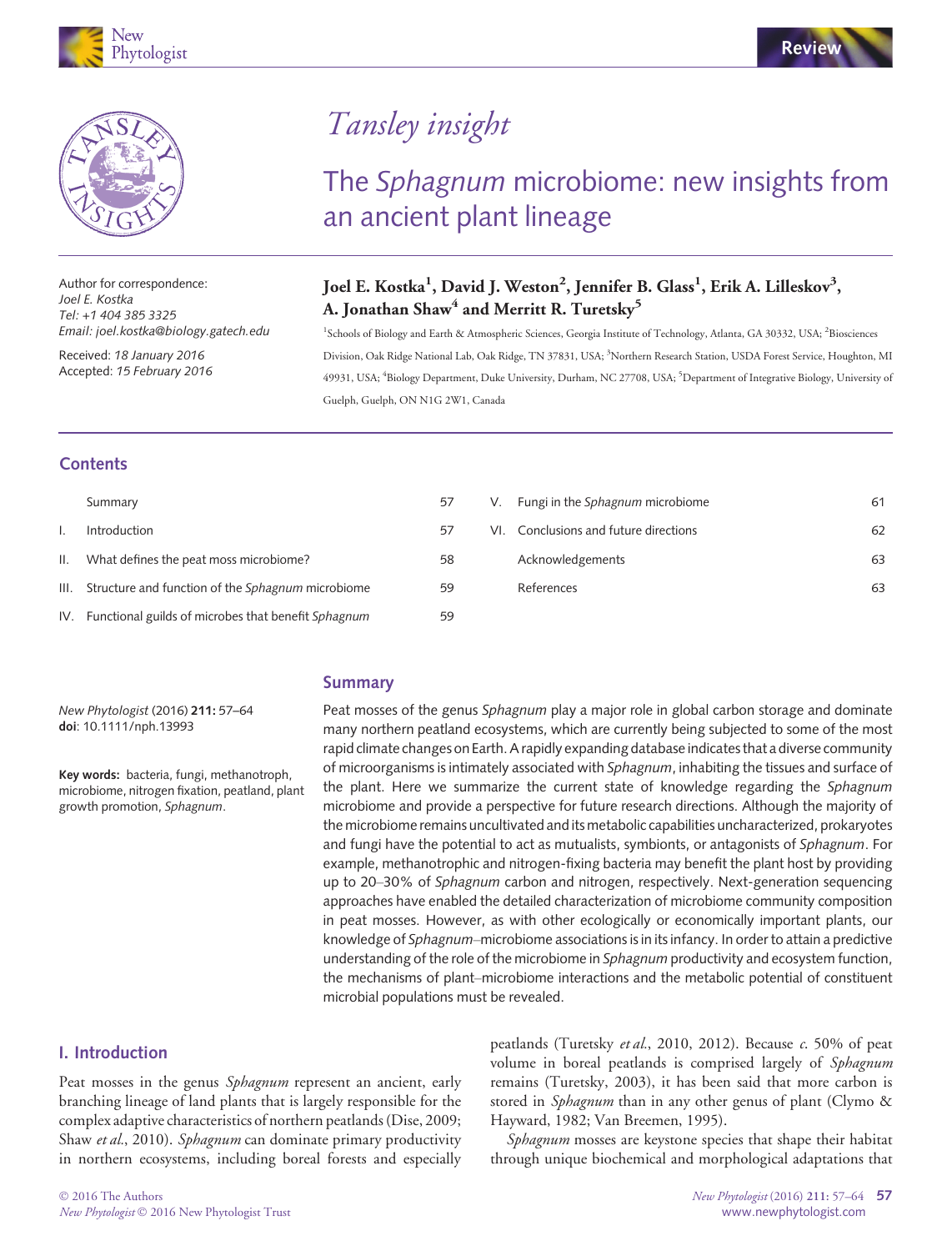together result in an acidic, permeable and nutrient-poor environment. These adaptations appear to favor Sphagnum growth relative to vascular plants (Van Breemen, 1995), as well as allowing Sphagnum to strongly influence ecosystem function, including the cycling of water, nutrients, energy, and carbon in northern ecosystems (Turetsky et al., 2012). Peatlands are thought to store one-third of Earth's soil carbon because degradation is inhibited by the acidic, nutrient-poor, cold, water-saturated and largely anoxic conditions. Sphagnum creates or at least contributes to many of these conditions. Without roots, the moss efficiently holds water in nonphotosynthetic, porous hyaline cells that can account for 80% of the plant's stem and leaf volume (Turetsky et al., 2012). The moss intercepts and retains nutrients efficiently through direct uptake and exchange of cations with H<sup>+</sup>, thus reducing cation availability to vascular plants, while at the same time acidifying its environment to a pH lower than most other plants can withstand (Lamers et al., 2000; Limpens et al., 2011).

Sphagnum wages chemical biowarfare to outcompete other plants in its ecosystem. The decomposition of peat carbon is thought to be inhibited by antimicrobial properties of *Sphagnum* (Verhoeven & Liefveld, 1997). Biomass of the living plant consists mainly of polysaccharides made up of glucose and galacturonic acid units. Galacturonic acid is rich in carboxylic acid groups that give Sphagnum its high cation exchange capacity (Spearing, 1972). Acidity generally retards microbial metabolism. Sphagnum biomass is also recalcitrant or resistant to degradation as a result of other organic constituents. Although the plant lacks lignin, polyphenolic polymers termed sphagnic acid chemically protect cell wall polysaccharides from being degraded (Freeman et al., 2001). A pectin-like compound, sphagnan, may also suppress microbial activity by inactivating extracellular enzymes and strongly binding to nitrogen and micronutrients (Hajek et al., 2011).

While Sphagnum manufactures an inhospitable surrounding environment, it simultaneously cultivates a diverse microbial community, or microbiome, associated with its tissues. The microbiome may be at least partially responsible for the ecological dominance of the moss. The objective of this Tansley insight is to summarize the current state of knowledge on the Sphagnum microbiome and to provide a perspective for future research directions. For the purposes of this review, we define the microbiome broadly as those microorganisms that live inside (endosphere) or on (ectosphere) living Sphagnum plants.

#### II. What defines the peat moss microbiome?

Plant microbiome research is in its infancy. Analogous to human microbiome research a decade ago, we are still in the discovery phase, characterizing the community composition of microbiomes associated with a variety of economically and ecologically important plants. Tens of thousands of microbial species associate with plants, and plant–microbe interactions are crucial to plant health (Lundberg et al., 2012; Ofek-Lalzar et al., 2014). Microbes have the potential to benefit plants through nutrient acquisition, disease suppression, and modulation of host immunity (Mendes et al., 2011; Berendsen et al., 2012). In particular, arbuscular mycorrhizas and root nodulation are examples of symbioses with welldescribed benefits to plants. Until recently, characterization of plant-associated microbial communities was hampered by methodologies lacking phylogenetic resolution and sequencing depth. The development and availability of next-generation sequencing technologies have facilitated rapid advances in the field.

In order to define the microbiome, one first has to confirm the identity and genotype of the plant host. Sphagnum plants provide additional challenges in this area because of an unresolved phylogeny (Shaw et al., 2010). Moreover, as for many plant hosts, the definition of what is plant-associated has varied in previous studies of the *Sphagnum* microbiome. Viewpoints on what is 'Sphagnum-associated' range from microbes of the bulk peat in the surface layer of peatlands where active photosynthesis occurs (Putkinen et al., 2014) to those associated with the living vegetative part of the plant (gametophyte) along with associated soil (Raghoebarsing et al., 2005). As we strive to establish the structure–function relationships of the microbiome that benefit the plant host, there is a need to verify the taxonomy of Sphagnum individuals using genotyping methods in parallel with morphological taxonomy and microbiome interrogation.

Sphagnum microbiomes are hypothesized to differ from those of most host plants because mosses have no roots and hence microbial inhabitants are mainly detected in the hyaline cells of leaf tissues (Fig. 1; Bragina et al., 2012). The water-filled hyaline cells, or hyalocytes, are dead, hollow and often pore-containing cells in the



Fig. 1 Composite epifluorescent micrographs of Sphagnum fallax colonized with Nostoc muscorum. Images are of: (a) S. fallax leaf depicting live chlorophyllous cells (green) and N. muscorum (red) in hyaline cells; (b) S. fallax hyaline cells colonized by motile N. muscorum homogonia visible in close-up. Panel (a) is reprinted with permission from Weston et al. (2015).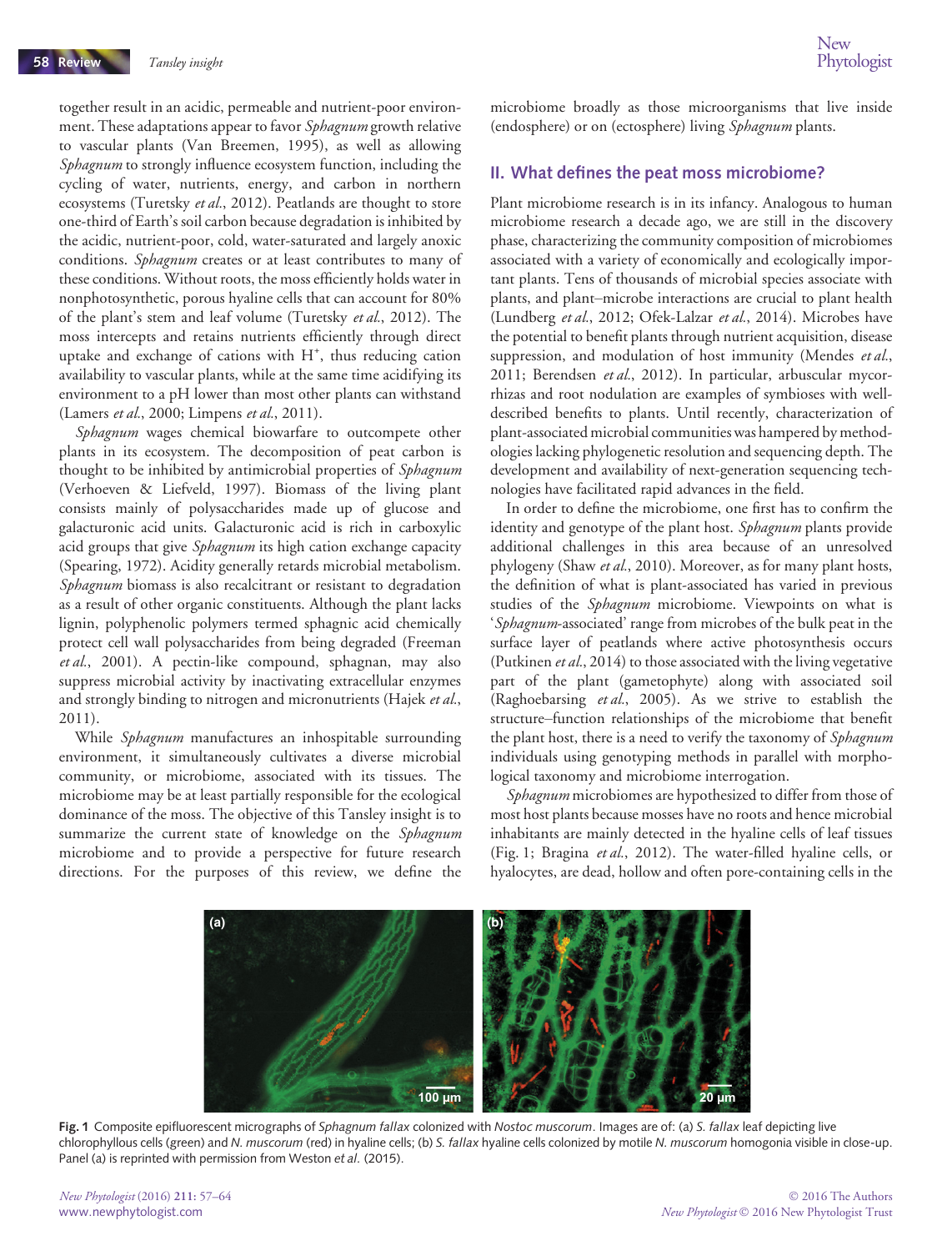leaves, stems and branches of the gametophyte. Hyaline cells allow for storage of water as well as the exchange of water between these cells and adjacent photosynthetic cells. Chlorophyllose cells were thus far shown to contain few to no bacteria. With an elevated pH, hyaline cells could act as 'oases' for microbes in the acidic peatland pore water. One could imagine these hyalocytes as tiny chemostats that cultivate microbes, which in turn benefit the peat moss host.

Plants are thought to contain a 'core microbiome' that consists of microbial taxa that are common to plant species or habitat (Vandenkoornhuyse et al., 2015). The diversity and function of microbial groups that comprise the microbiome have been shown in model plants such as Arabidopsis to be specific to soil type or plant genotype (Lundberg et al., 2012) as well as to correlate with plant fitness or health (Kembel et al., 2014). However, for most plants, the microbiome has not been characterized in sufficient detail to resolve differences between plant species or functional traits. Metagenomic studies foster hypotheses on how specific microbially catalyzed functions may be linked to plant fitness, including studies of Sphagnum (Bragina et al., 2014). However, further research is needed to determine the role of specific microbial groups in plant health at the ecosystem scale.

#### III. Structure and function of the Sphagnum microbiome

The majority of cultivation-independent molecular studies of Sphagnum microbiomes to date have targeted small subunit ribosomal RNA (SSU rRNA) genes or functional genes of prokaryotes extracted from unwashed gametophytes (Bragina et al., 2014, 2015). Microbial cells were often separated from homogenized plant biomass using a centrifugation method. Evidence at this time points to a predominance and high diversity of Bacteria in the microbiome, with few to no members of the Archaea detected (Bragina et al., 2014). Of the Bacteria, members of the Proteobacteria and Acidobacteria phyla are by far the most abundant, comprising the majority of SSU rRNA gene sequences obtained, with a lower relative abundance of other taxa (Bacteroidetes, Cyanobacteria, Planctomycetes, Verrucomicrobia, Actinobacteria) (Bragina et al., 2013; Lin et al., 2014a,b).

The ecological factors controlling microbiome structure and function are just beginning to be explored. A fairly large body of research suggests that microbiome community composition is distinct to the *Sphagnum* host species, and evidence points to environmental factors such as pH and nutrient availability as ecological drivers of microbiome community structure (Opelt et al., 2007; Bragina et al., 2013; Jassey et al., 2014; Leppaenen et al., 2015). However, other studies challenge this view, showing that microbiome composition does not vary significantly between different peat moss species (Bragina et al., 2012; Putkinen et al., 2012). Further studies are needed at the ecosystem scale to understand the role of the environment vs plant host in the population dynamics of Sphagnum microbiomes.

As already described, Sphagnum-dominated peatlands represent extreme habitats for microbial life, as the prevailing conditions are acidic, cold, nutrient-poor, water-saturated and therefore anoxic below the surface. These conditions are believed to inhibit microbial metabolism, leading to carbon storage. These extreme conditions also mean that the constituent microorganisms tend to be slow-growing, oligotrophic and more difficult to obtain in pure culture. As demonstrated by cultivation-independent studies, Sphagnum microbiomes contain a large diversity of as yet uncultivated bacteria with unknown physiologies (Dedysh, 2011; Leppaenen et al., 2015; Lin et al., 2014a,b). Cultivation work has largely focused on microorganisms isolated from bulk peat or those from gametophytes along with adhered soil, and a few studies have used surface sterilization to select for endophytes. Dedysh (2011) provided a comprehensive review of microbes that have been cultivated from bulk peat, many of which have also been detected using molecular techniques in the Sphagnum microbiome. Bacterial isolates from the ectosphere or endosphere of Sphagnum tissues have demonstrated the potential for a number of plant growth promotion capabilities, including nutrient acquisition, antagonism toward fungal or bacterial plant pathogens, and production of plant hormones (Table 1; Opelt & Berg, 2004; Opelt et al., 2007; Shcherbakov et al., 2013). Although not dominant in sequence libraries, the bacterial genus Burkholderia, in particular, shows potential to impact the growth and health of Sphagnum hosts. Burkholderia species from a plant-beneficial cluster have been isolated from Sphagnum tissues collected from geographically wideranging peatlands. Many of these isolates produce antifungal compounds, solubilize phosphate, and possess genes for nitrogen fixation (Table 1). Burkholderia were present in the Sphagnum sporophyte and gametophyte, suggesting that they are part of a core microbiome transmitted from generation to generation if they occur within the spores (Bragina et al., 2013, 2015).

Although we have learned much about the community composition of Sphagnum-associated microbes through molecular approaches, the metabolic potential or function of the microbiome and benefits to the moss host remain mostly unknown. Nearly all Sphagnum microbiome studies to date have relied on the cultivation of relatively few species or the PCR amplification of single genes, mostly SSU rRNA genes, from DNA extracts. Bragina et al. (2014) provided a first glimpse into the metabolic potential of microbiome communities by generating metagenomes from Sphagnum magellanicum. Adaptation to extreme conditions was revealed in abundant microbial genes or subsystems linked to oxidative and drought stress, mobile genetic elements, resistance to environmental factors and DNA repair mechanisms. The metagenomes also provided evidence of microbe–microbe and plant–microbe interactions such as biofilm formation, quorum sensing and nutrient acquisition. These DNA-based approaches have been effective in describing microbiome composition and generating hypotheses on plant–microbiome–environment interactions. However, RNAbased targeted and transcriptome approaches should be explored to further link microbiome structure with ecosystem function and biogeochemical cycles (Tveit et al., 2015).

## IV. Functional guilds of microbes that benefit  $\mathbf{S}$

Certain functional guilds of microbes have been shown to closely associate with Sphagnum, and evidence indicates that these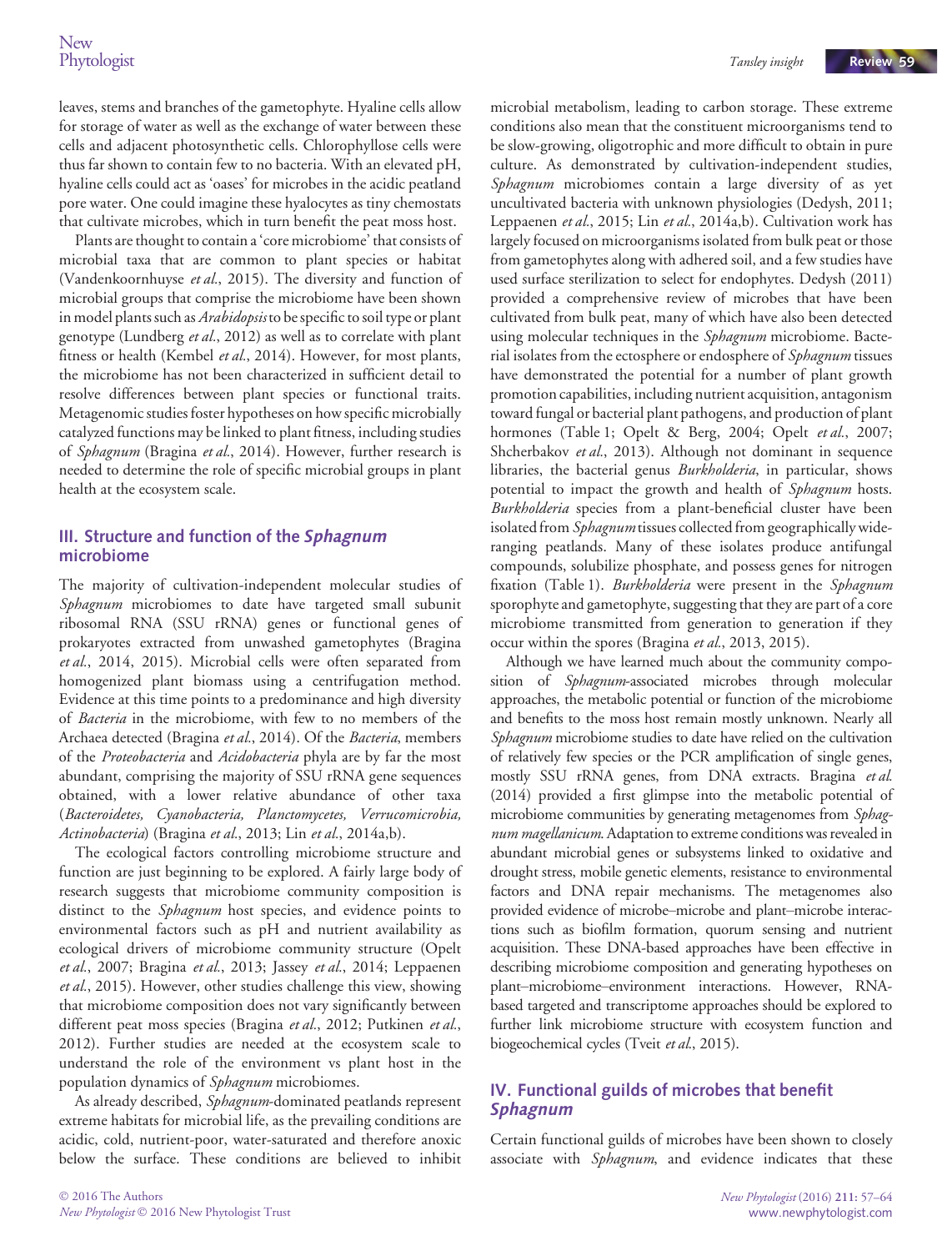|  |  |  |  | <b>Table 1</b> Representative bacterial species associated with living S <i>phagnum</i> , including their putative beneficial phenotype |  |
|--|--|--|--|-----------------------------------------------------------------------------------------------------------------------------------------|--|
|--|--|--|--|-----------------------------------------------------------------------------------------------------------------------------------------|--|

| Bacterial genus     | Taxonomy <sup>a</sup>               | Host                                       | Beneficial phenotype <sup>b</sup>        | Citation                                                                  |
|---------------------|-------------------------------------|--------------------------------------------|------------------------------------------|---------------------------------------------------------------------------|
| <b>Burkholderia</b> | Proteobacteria, Betaproteobacteria  | S. fallax, S. magellanicum,<br>S. rubellum | N, fungicidal, hormones                  | Opelt & Berg (2004); Opelt et al.<br>(2007); Shcherbakov et al. (2013)    |
| Collimonas          | Proteobacteria, Betaproteobacteria  | S. fallax, S. magellanicum                 | N, fungicidal, bactericidal              | Shcherbakov et al. (2013)                                                 |
| Chryseobacterium    | Bacteroidetes, Flavobacteria        | S. fallax, S. magellanicum                 | Fungicidal, hormones                     | Shcherbakov et al. (2013)                                                 |
| Dyella              | Proteobacteria, Gammaproteobacteria | S. magellanicum                            | N, fungicidal                            | Opelt & Berg (2004)                                                       |
| Flavobacterium      | Bacteroidetes, Flavobacteria        | S. fallax, S. magellanicum                 | N, P, bactericidal                       | Shcherbakov et al. (2013)                                                 |
| Hafnia              | Proteobacteria, Gammaproteobacteria | S. magellanicum                            | P, fungicidal                            | Opelt et al. (2007)                                                       |
| <b>Micrococcus</b>  | Actinobacteria, Actinobacteria      | S. rubellum                                | Fungicidal                               | Opelt & Berg (2004)                                                       |
| Microbacterium      | Actinobacteria, Actinobacteria      | S. magellanicum                            | N, fungicidal                            | Opelt et al. (2007)                                                       |
| Paenibacillus       | Firmicutes, Bacilli                 | S. fallax, S. rubellum                     | N, fungicidal, bactericidal              | Opelt & Berg (2004); Opelt<br>et al. (2007)                               |
| Pedobacter          | Bacteroidetes, Sphingobacteria      | S. fallax, S. magellanicum                 | N, fungicidal, bactericidal              | Shcherbakov et al. (2013)                                                 |
| Pseudomonas         | Proteobacteria, Gammaproteobacteria | S. fallax, S. magellanicum,<br>S. rubellum | P, fungicidal, bactericidal,<br>hormones | Opelt & Berg (2004); Opelt<br>et al. (2007); Shcherbakov<br>et al. (2013) |
| Rahnella            | Proteobacteria, Gammaproteobacteria | S. fallax, S. rubellum                     | P, fungicidal, bactericidal              | Opelt & Berg (2004); Opelt et al.<br>(2007)                               |
| Serratia            | Proteobacteria, Gammaproteobacteria | S. fallax, S. magellanicum,<br>S. rubellum | Fungicidal, bactericidal,<br>hormones    | Opelt & Berg (2004); Shcherbakov<br>et al. (2013)                         |
| Stentrophomonas     | Proteobacteria, Gammaproteobacteria | S. fallax, S. magellanicum                 | ND <sup>c</sup>                          | Shcherbakov et al. (2013)                                                 |
| Streptomyces        | Actinobacteria, Actinobacteria      | S. magellanicum                            | N, fungicidal, bactericidal              | Opelt et al. (2007)                                                       |

This listing includes only genera for which pure cultures have been isolated from Sphagnum gametophytes.

<sup>a</sup>Taxonomic classification of bacterial isolate at the Phylum and Class level.

<sup>b</sup>Potential for beneficial phenotypes determined by *in vitro* assays: P, phosphorus solubilization; N, nitrogen fixation; 'fungicidal', antagonism toward fungal plant pathogens; 'bactericidal', antagonism toward bacterial plant pathogens; 'hormones', production of plant hormones auxin or indole acetic acid (IAA). <sup>c</sup>ND, no beneficial phenotype detected.

microbes contribute to the health and productivity of the plant host (Fig. 2). For example, the association of methanotrophic bacteria with peat mosses may provide an additional source of carbon to the plant along with regulating methane emissions to the atmosphere. While peat mosses mainly acquire carbon through the fixation of atmospheric  $CO<sub>2</sub>$ , methanotrophic bacteria were shown to provide 5–20% of Sphagnum's cellular  $CO<sub>2</sub>$  needs through methane oxidation, which would be especially important under watersaturated conditions where  $CO<sub>2</sub>$  diffusion is slow (Raghoebarsing et al., 2005; Kip et al., 2010). This phenomenon has been detected in a range of *Sphagnum* species and geographically distant peatlands (Putkinen et al., 2012). Sphagnum-associated methanotrophs were shown to be members of the Alpha- and Gammaproteobacteria. Alphaproteobacteria, including Methylocystis-Methylosinus genera and acidophilic methanotrophs of the genera Methylocella, Methylocapsa and Methyloferula (Dedysh, 2011), appear to comprise the most active methanotrophs in peatlands (Kip et al., 2010; Putkinen et al., 2014; Esson et al., 2016).

Another vital microbiome-mediated process is  $N_2$  fixation or diazotrophy (Fig. 2). Sphagnum-dominated peatlands are extremely nutrient-poor ecosystems, and nitrogen budgets have long suggested that  $N_2$  fixation comprises a substantial source of nitrogen to these ecosystems (Hemond, 1983). Recent research has shown that nitrogen accumulation far exceeds nitrogen deposition rates from precipitation in peatlands and Sphagnum growth is not nitrogen-limited, suggesting that  $N_2$  fixation is more important than previously perceived. Early studies presented microscopic evidence for the presence of heterocystous photosynthetic cyanobacteria in Sphagnum tissues (Granhall & Hofsten, 1976),

and more recently diazotrophic ('nitrogen-eating',  $N_2$ -fixing) cyanobacteria were shown to contribute up to 35% of cellular nitrogen to the *Sphagnum* host (Berg et al., 2013; Lindo et al., 2013). Surprisingly, molecular analyses targeting genes in the nitrogen fixation pathway (nitrogenase, *nifH*) tell a different story; namely that Sphagnum-associated  $N_2$ -fixing communities are dominated by members of the *Alphaproteobacteria*, which includes phototrophic and heterotrophic genera, rather than by cyanobacteria (Bragina et al., 2013; Leppaenen et al., 2015). By applying a quantitative PCR approach to *Sphagnum* samples collected from boreal peatlands in Canada, Vile et al. (2014) further observed an order of magnitude higher expression of nifH genes associated with Alphaproteobacteria in comparison to those associated with cyanobacteria. As many known aerobic methanotrophs are found within the *Alphaproteobacteria*, this suggested that methanotrophs are the most active *Sphagnum*-associated nitrogen fixers. Studies based on gene sequences are corroborated by those that incorporate stable isotope tracers to show a direct linkage between methanotrophy and diazotrophy (Larmola et al., 2014). Lastly, recent results suggest a third alternative: that the dominant diazotrophs in Sphagnum-dominated peats include methanogenic archaea (Lin et al., 2014b). However, fungi associated with plants have also been shown to produce methane under aerobic conditions (Lenhart et al., 2012). Thus, the specific microbial groups that transfer nitrogen or carbon to Sphagnum and their physiological ecology remain controversial (Ho & Bodelier, 2015). Oxygen is depleted close to the surface in peatlands and we suspect that most methane is produced by archaea in anoxic microzones on the surface of living Sphagnum plants or in the decomposing peat layers close to the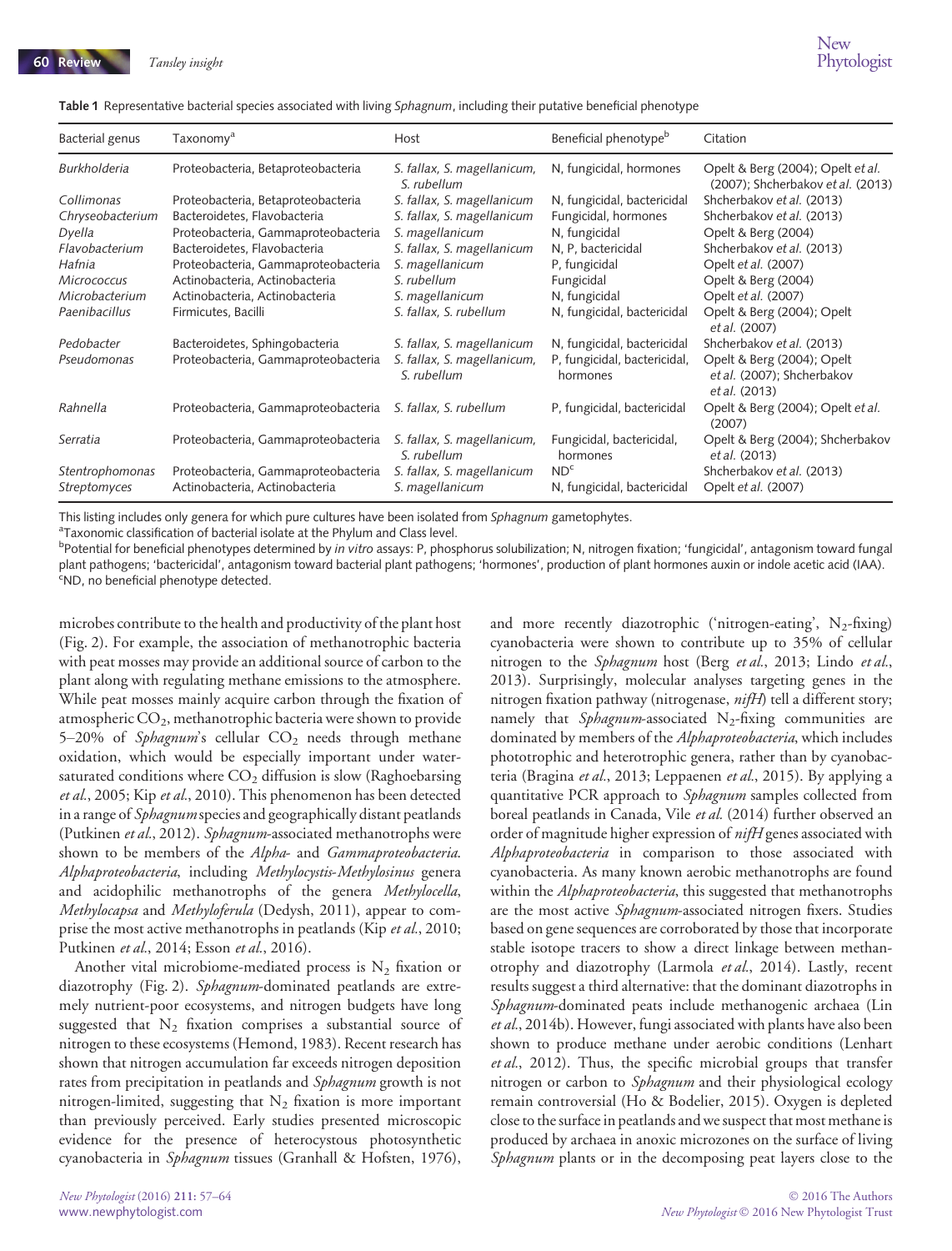Fig. 2 Schematic illustrating functional guilds of microorganisms (methanotrophs, phototrophs and nitrogen-fixing bacteria) that have been shown to benefit Sphagnum growth and productivity, all of which have been located inside nonphotosynthetic, hyaline cells. Methanotrophic bacteria couple the oxidation of methane  $(CH_4)$  to aerobic respiration and these microbes may act as a source of  $CO<sub>2</sub>$  for Sphagnum. Nitrogen-fixing bacteria mediate the conversion of  $N_2$  gas into ammonium and may aid Sphagnum by acting as a nitrogen source. Cyanobacteria are capable of photosynthesis and nitrogen fixation. Thus, this group may act as a source of carbon or nitrogen to the plant.



Table 2 Representative fungal species associated with living Sphagnum, including their known hosts and putative trophic relationship

| Fungal species                                                | Taxonomy                                      | Host                                                                                                                                    | Relationship                                                                        | Citation                                             |
|---------------------------------------------------------------|-----------------------------------------------|-----------------------------------------------------------------------------------------------------------------------------------------|-------------------------------------------------------------------------------------|------------------------------------------------------|
| Capnobotryella<br>renispora Sugiy.                            | Ascomycota, Capnodiales                       | S. fuscum                                                                                                                               | Parasite                                                                            | Hambleton et al.<br>(2003)                           |
| Scleroconidioma<br>sphagnicola Tsuneda,<br>Currah, & Thormann | Ascomycota, Dothideaceae                      | S. fuscum                                                                                                                               | Pathogen                                                                            | Tsuneda et al.<br>(2001)                             |
| Bryophytomyces sphagni<br>(Navashin) Cif.                     | Ascomycota, Helotiaceae                       | Sphagnum spp.                                                                                                                           | Pathogen, replaces spores in<br>capsule, explosively dispersed                      | Redhead &<br>Spicer (1981)                           |
| Helotium schimperi Navashin                                   | Ascomycota, Helotiaceae                       | S. squarrosum, S. magellanicum                                                                                                          | Pathogen                                                                            | Redhead &<br>Spicer (1981);<br>Filippova (2012)      |
| Lasiosphaeria spp.                                            | Ascomycota, Lasiosphaeriaceae                 | Sphagnum                                                                                                                                | Parasite                                                                            | Döbbeler (1997)                                      |
| Epibryon turfosorum<br>(Mouton) Döbbeler                      | Ascomycota,<br>Pseudoperisporiaceae           | Sphagnum                                                                                                                                | Parasite                                                                            | Döbbeler (1997)                                      |
| Trizodia acrobia Laukka                                       | Ascomycota, Pezizomycotina,<br>Incertae sedis | S. angustifolium, S. capillifolium,<br>S. flexuosum, S. girgensohnii,<br>S. magellanicum, S. rubellum,<br>S. russowii and S. squarrosum | Symbiont, possible mutualist.<br>Tripartite interaction with<br>Sphagnum and Nostoc | Stenroos et al.<br>(2010)                            |
| Absconditella sphagnorum<br>Vezda & Poelt                     | Ascomycota, Stictidaceae                      | S. compactum, S. fuscum and<br>S. magellanicum                                                                                          | Parasite/pathogen                                                                   | Stenroos et al.<br>(2010)                            |
| Sphagnurus paluster<br>(Peck) Redhead<br>& V. Hofstetter      | Basidiomycota, Lyophyllaceae                  | S. fallax, S. magellanicum,<br>S. papillosum                                                                                            | Pathogen                                                                            | Untiedt & Müller<br>(1985); Limpens<br>et al. (2003) |
| Galerina paludosa                                             | Basidiomycota, Strophariaceae                 | S. capillaceium                                                                                                                         | Parasite                                                                            | Redhead & Spicer<br>(1981)                           |

water table depth where carbon substrates are plentiful. At this depth, nitrogen is extremely limited and the ability to fix nitrogen would confer a selective advantage to methanotrophic bacteria or methanogenic archaea. The metabolic strategy and physical location of the nitrogen fixers (associated with living or decomposing *Sphagnum*) will bear directly on the impacts of climate change drivers on biogeochemical cycles. For example, increases in temperature would have an immediate impact on aerobic nitrogen fixers of the microbiome located in the surface peat, whereas anaerobes in the deep peat would take longer to respond and the response may be decoupled from plant growth.

#### V. Fungi in the Sphagnum microbiome

Although we have focused on bacteria present in the microbiome, Sphagnum species host a broad spectrum of fungi as well, many of which are found only on this genus or on single Sphagnum species. These include saprotrophs, parasites, pathogens, and possibly mutualists (Table 2). Decaying Sphagnum peat supports diverse communities of free-living saprotrophs and root associates of vascular plants (Artz et al., 2007; Thormann & Rice, 2007; Lin et al., 2014a). Unique Sphagnum tissue chemistry may have selected for a suite of fungi well suited to decomposing their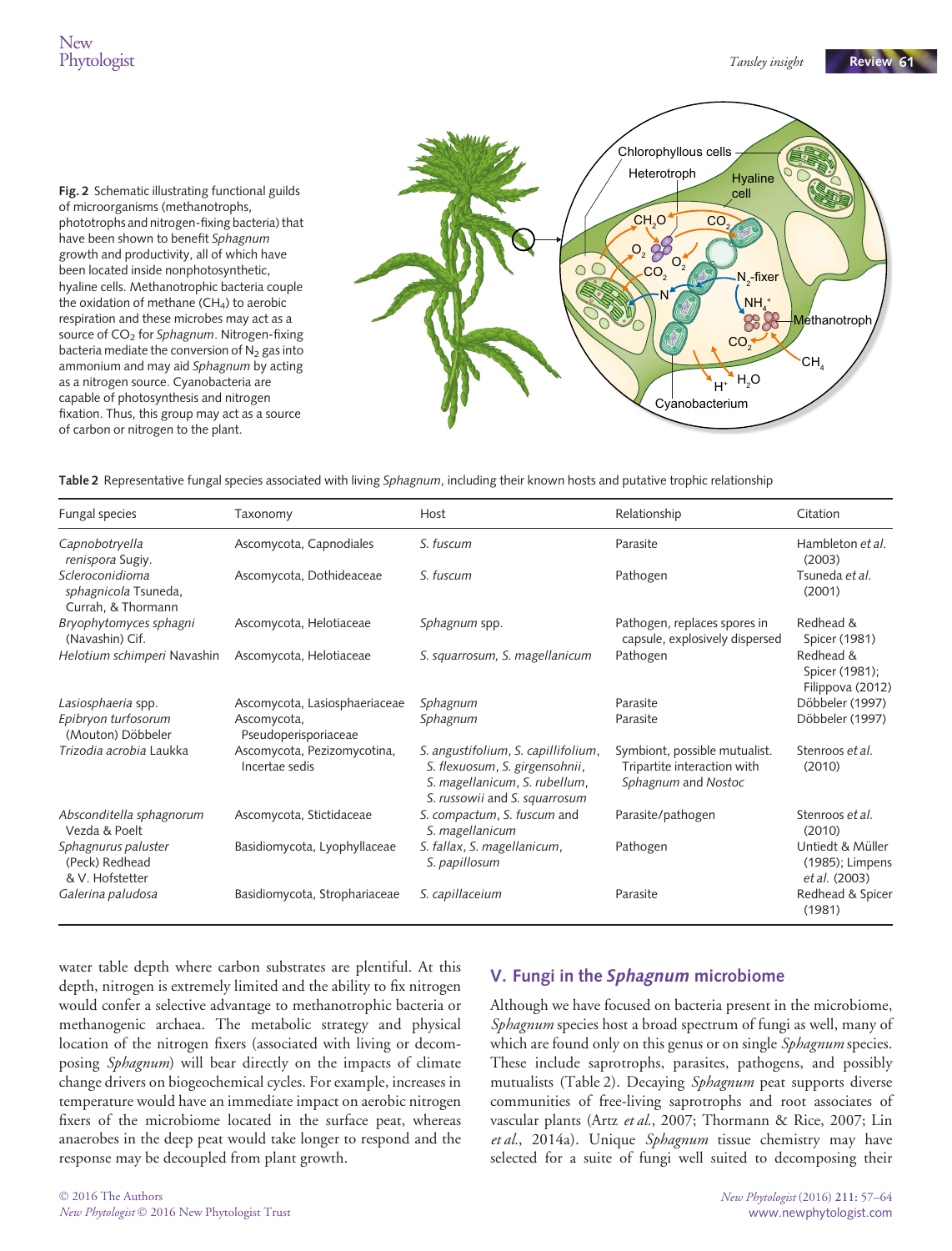**62 Review** Tansley insight



Fig. 3 Fungi associated with Sphagnum tissues. Trizodia acrobia, gen. et sp. nov. (a) Shoot apex of Sphagnum girgensohnii with cyanobacteria (small dark green patches) and apothecia (white globules). (b) Close-up photograph showing cyanobacteria and T. acrobia associated with S. girgensohnii. (c) Scanning electron microscopy image showing an apothecium (right) from which hyphae run to adjacent cyanobacterial colony (left). (d) Light microscope image of a cyanobacterial colony inside a hyaline cell of Sphagnum. Fungal hyphae enter the cell through round pores and envelop the colony. Dyed with cotton blue.

tissues. Living *Sphagnum* host a community of fungal parasites with high specificity (Döbbeler, 1997). In some cases, parasites are limited to specific tissues, e.g. Helotium schimperi is specific to the tip of slime hairs on the stem of Sphagnum squarrosum (Redhead & Spicer, 1981). Some of these interactions suggest sophisticated evolutionary mechanisms, e.g. Bryophytomyces sphagni, which colonizes spore capsules of Sphagnum, using them for its own ballistic dispersal (Redhead & Spicer, 1981). Fungal infection is believed to be ecologically important in peatlands, creating disturbances that can lead to a reversal in peatland succession and the development of microtopography (Karofeld & Pajula, 2005). Future studies should incorporate the health of Sphagnum tissues and fungal infection in microbiome studies at the ecosystem scale.

One of the most interesting open questions is whether Sphagnum has any undiscovered nonmycorrhizal mutualistic interactions with fungi. Although mutualistic mycorrhizal interactions are widespread in most plants, including liverworts and hornworts, the moss clade is not shown to form arbuscular mycorrhizal symbioses (Read et al., 2000). In Sphagnum, the absence of rootlike structures (rhizoids) would seem to preclude the possibility of mycorrhizas. However, recent evidence of a tripartite symbiosis among Sphagnum, the cyanobacterium Nostoc, and an ascomycete named Trizodia acrobia found in foliar hyaline cells suggests the presence of ancient yet poorly characterized symbiotic interactions that could be involved in regulating N fixation and N transport (Stenroos et al., 2010; Fig. 3).

#### VI. Conclusions and future directions

With unique physiological and morphological adaptations, Sphagnum mosses dominate primary production and the carbon cycle in many climatically sensitive northern ecosystems. We hypothesize that microbial groups that form close associations with Sphagnum, such as methanotrophic and diazotrophic bacteria, have the potential to act as keystone species that regulate carbon and nitrogen flow in peatlands. These functional guilds are generally considered to be endophytes that share a mutualistic or symbiotic relationship with the plant host (Raghoebarsing et al., 2005; Kip et al., 2010), although alternative evidence suggests a less defined association (Putkinen et al., 2012). While empirical observation and model simulations suggest that microbes clearly benefit the plant host by providing a source of carbon or nitrogen that enhances productivity (Weston et al., 2015), the mechanisms and controls of these interactions, as well as the benefit to the microbes, are less clear. The implication is that peat mosses provide shelter, oxygen, and perhaps carbon substrate to the microbes. More research is needed to understand the exact genetic and physiological mechanisms that define these plant–microbe interactions in peat mosses.

In order to project the impact of climate change drivers on biogeochemical cycles mediated by peat mosses, an improved mechanistic understanding of plant–microbe interactions is needed that is site- and organism-specific. The most pressing knowledge gap is to link the community composition of the Sphagnum microbiome to host and ecosystem function. Specific microbial groups must be linked to specific processes that benefit or adversely impact the plant through a close coupling of plant and microbial biology. Given that species of Sphagnum have broad geographic ranges, microbiome research should be linked with both reliable taxonomy of *Sphagnum* species and analyses of genetic variation across intraspecific ranges. The ultimate goal will be to constrain the 'interactome' of Sphagnum–microbe associations and then to link metabolome models to biogeochemical and Earth system models. For example, the Sphagnum microbiome was proposed to comprise a 'missing link' or unaccounted input in the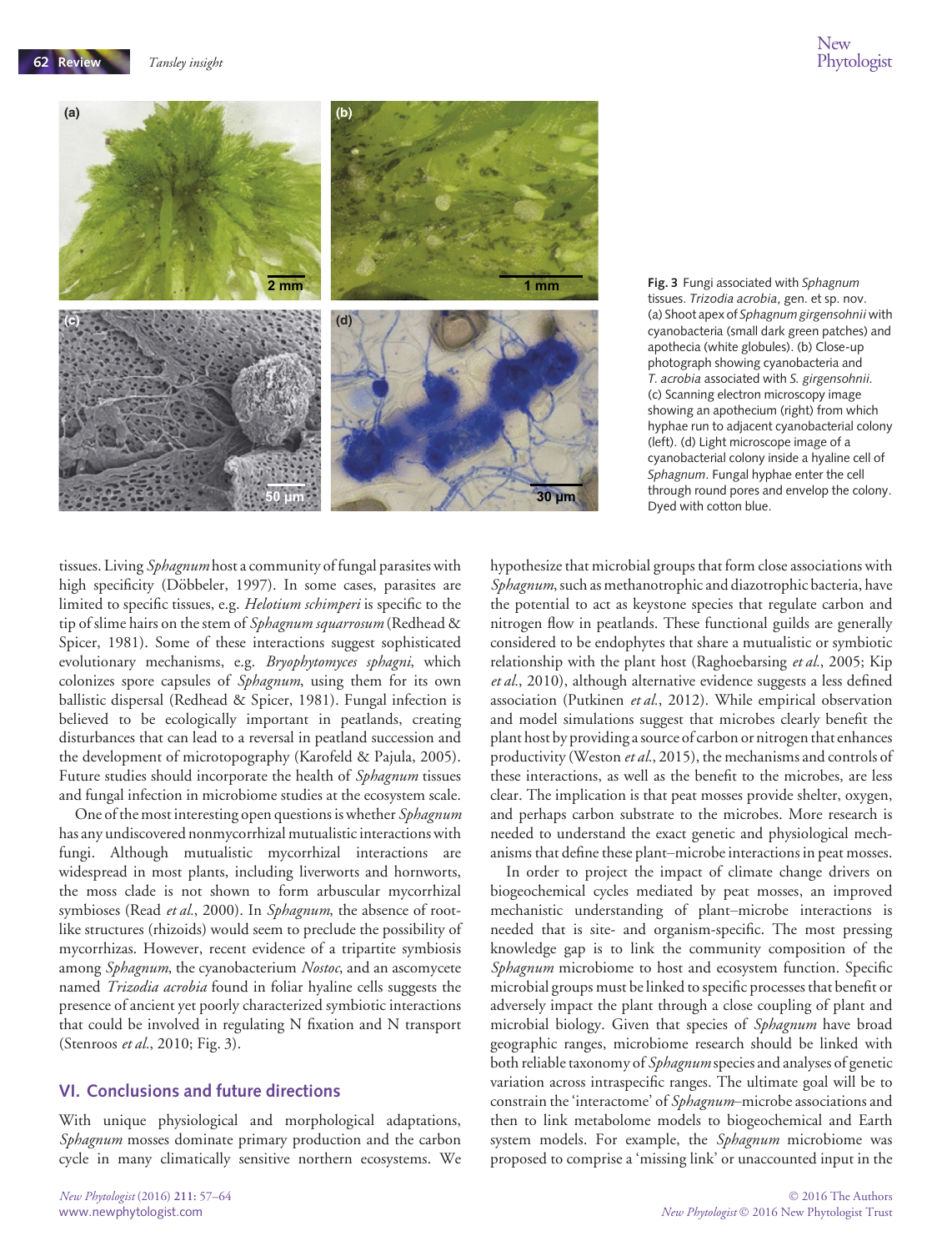nitrogen cycle of boreal peatlands (Ho & Bodelier, 2015). In order to account for this input, data on the structure and function of nitrogen-fixing members of the microbiome should be incorporated into models of photosynthesis/CO<sub>2</sub> uptake and net primary production.

To constrain models, research is needed on the abundance and identity of specific microbial groups in plant tissues, quantitative rates of microbiome processes, and the efficiency with which carbon or nutrients are transferred from specific microbes to the host. We suggest two experimental approaches to address these knowledge gaps. First, stable isotopes can be used in conjunction with nextgeneration sequencing to elucidate the specific microbial groups and processes that mediate important ecosystem functions. Methane and nitrogen gas are incorporated into microbial biomass during methanotrophy and nitrogen fixation, respectively. Thus, stable isotope probing could be employed with isotopically labeled methane and/or  $N_2$  to explore the linkage between methanotrophy and nitrogen fixation (Buckley et al., 2008; Chen et al., 2008). Incorporation of isotopically labeled methane or  $N_2$  into microbial DNA or RNA extracted from plant tissues would provide direct evidence that these processes are mediated by the microbiome, and sequencing of labeled nucleic acid would identify the microbial groups involved. Moreover, stable isotope labeling and phylogenetic hybridization probes could be used in combination with nanoscale secondary ion mass spectrometry to directly link diazotrophy and methanotrophy to specific microbial cells at the cellular to subcellular level in plant host tissues (Thompson et al., 2012).

Second, for plants such as Sphagnum that can be grown gnotobiotically (or germ-free), hypothesis-based experiments can be conducted by inoculating the sterile plant with specific microbial populations. The impact of the microbe on plant host fitness can then be directly determined by quantifying plant traits along with microbial parameters before and after inoculation. Such experiments have begun to be conducted with Sphagnum (Weston et al., 2015).

#### Acknowledgements

This review was supported in part by the US Department of Energy, Office of Science, Office of Biological and Environmental Research. J.E.K. was supported by the Terrestrial Ecosystem Science (TES) Program, under US Department of Energy contract # DE-SC0012088. Oak Ridge National Laboratory is managed by UT-Battelle, LLC, for the US Department of Energy under contract DE-AC05-00OR22725.

#### References

- Artz RR, Anderson IC, Chapman SJ, Hagn A, Schloter M, Potts JM, Campbell CD. 2007. Changes in fungal community composition in response to vegetational succession during the natural regeneration of cutover peatlands. Microbial Ecology 54: 508–522.
- Berendsen RL, Pieterse CM, Bakker PA. 2012. The rhizosphere microbiome and plant health. Trends in Plant Science 17: 478–486.
- Berg A, Danielsson A, Svensson BH. 2013. Transfer of fixed-N from  $N_2$ -fixing cyanobacteria associated with the moss Sphagnum riparium results in enhanced growth of the moss. Plant and Soil 362: 271–278.
- Bragina A, Berg C, Berg G. 2015. The core microbiome bonds the Alpine bog vegetation to a transkingdom metacommunity. Molecular Ecology 24: 4794–4807.
- Bragina A, Cardinale M, Berg C, Berg G. 2013. Vertical transmission explains the specific Burkholderia pattern in Sphagnum mosses at multi-geographic scale. Frontiers in Microbiology 4: 394.
- Bragina A, Maier S, Berg C, Mueller H, Chobot V, Hadacek F, Berg G. 2012. Similar diversity of Alphaproteobacteria and nitrogenase gene amplicons on two related Sphagnum mosses. Frontiers in Microbiology 2: 275.
- Bragina A, Oberauner-Wappis L, Zachow C, Halwachs B, Thallinger GG, Mueller H, Berg G. 2014. The Sphagnum microbiome supports bog ecosystem functioning under extreme conditions. Molecular Ecology 23: 4498–4510.
- Buckley DH, Huangyutitham V, Hsu S-F, Nelson TA. 2008. <sup>15</sup>N<sub>2</sub>-DNA-stable isotope probing of diazotrophic methanotrophs in soil. Soil Biology & Biochemistry 40: 1272–1283.
- Chen Y, Dumont MG, Neufeld JD, Bodrossy L, Stralis-Pavese N, McNamara NP, Ostle N, Briones MJI, Murrell JC. 2008. Revealing the uncultivated majority: combining DNA stable-isotope probing, multiple displacement amplification and metagenomic analyses of uncultivated Methylocystis in acidic peatlands. Environmental Microbiology 10: 2609–2622.
- Clymo RS, Hayward PM. 1982. The ecology of Sphagnum. In: Smith AJE, ed. Bryophyte ecology. London, UK: Chapman and Hall, 229-289.
- Dedysh S. 2011. Cultivating uncultured bacteria from northern wetlands: knowledge gained and remaining gaps. Frontiers in Microbiology 2: 184.
- Dise NB. 2009. Peatland response to global change. Science 326: 810-811. Döbbeler P. 1997. Biodiversity of bryophilous ascomycetes. Biodiversity &
- Conservation 6: 721–738.
- Esson KC, Lin X, Kumaresan D, Chanton JP, Murrell JC, Kostka JE. 2016. Alpha and gammaproteobacterial methanotrophs co-dominate the active methane oxidizing communities in an acidic boreal peat bog. Applied and Environmental Microbiology 82: 2363–2371.
- Filippova NV. 2012. Discomycetes from plant, leave and sphagnum litter in ombrotrophic bog (West Siberia). Environmental Dynamics and Global Climate Change 3: 5.
- Freeman C, Ostle J, Kang H. 2001. An enzymic latch on a global carbon store. Nature 409: 149.
- Granhall U, Hofsten AV. 1976. Nitrogenase activity in relation to intracellular organisms in Sphagnum mosses. Physiologia Plantarum 36: 88–94.
- Hajek T, Balance S, Limpens J, Zijlstra M, Verhoeven JTA. 2011. Cell-wall polysaccharides play an important role in decay resistance of Sphagnum and actively depressed decomposition in vitro. Biogeochemistry 103: 45-57.
- Hambleton S, Tsuneda A, Currah RS. 2003. Comparative morphology and phylogenetic placement of two microsclerotial black fungi from Sphagnum. Mycologia 95: 959–975.
- Hemond HF. 1983. The nitrogen budget of Thoreau's bog. Ecology 64: 99–109.
- Ho A, Bodelier PLE. 2015. Diazotrophic methanotrophs in peatlands: the missing link? Plant and Soil 389: 419–423.
- Jassey VEJ, Lamentowicz L, Robroek BJM, Gabka M, Rusinska A, Lamentowicz M. 2014. Plant functional diversity drives niche-size-structure of dominant microbial consumers along a poor to extremely rich fen gradient. Journal of Ecology 102: 1150–1162.
- Karofeld E, Pajula R. 2005. Distribution and development of necrotic Sphagnum patches in two Estonian raised bogs. Folia Geobotanica 40: 357-366.
- Kembel SW, O'Connor TK, Arnold HK, Hubbell SP, Wright SJ, Green JL. 2014. Relationships between phyllosphere bacterial communities and plant functional traits in a neotropical forest. Proceedings of the National Academy of Sciences, USA 111: 13715–13720.
- Kip N, van Winden JF, Pan Y, Bodrossy L, Reichart G-J, Smolders AJP, Jetten MSM, Sinninghe Jaap S, Damsté JS, Op den Camp HJM. 2010. Global prevalence of methane oxidation by symbiotic bacteria in peat-moss ecosystems. Nature Geoscience 3: 617–621.
- Lamers LPM, Bobbink R, Roelofs JM. 2000. Natural nitrogen filter fails in polluted raised bogs. Global Change Biology 6: 583–586.
- Larmola T, Leppanen SM, Tuittila E-M, Aaarva M, Merila P, Fritze H. 2014. Methanotrophy induces nitrogen fixation during peatland development. Proceedings of the National Academy of Sciences, USA 111: 734–739.